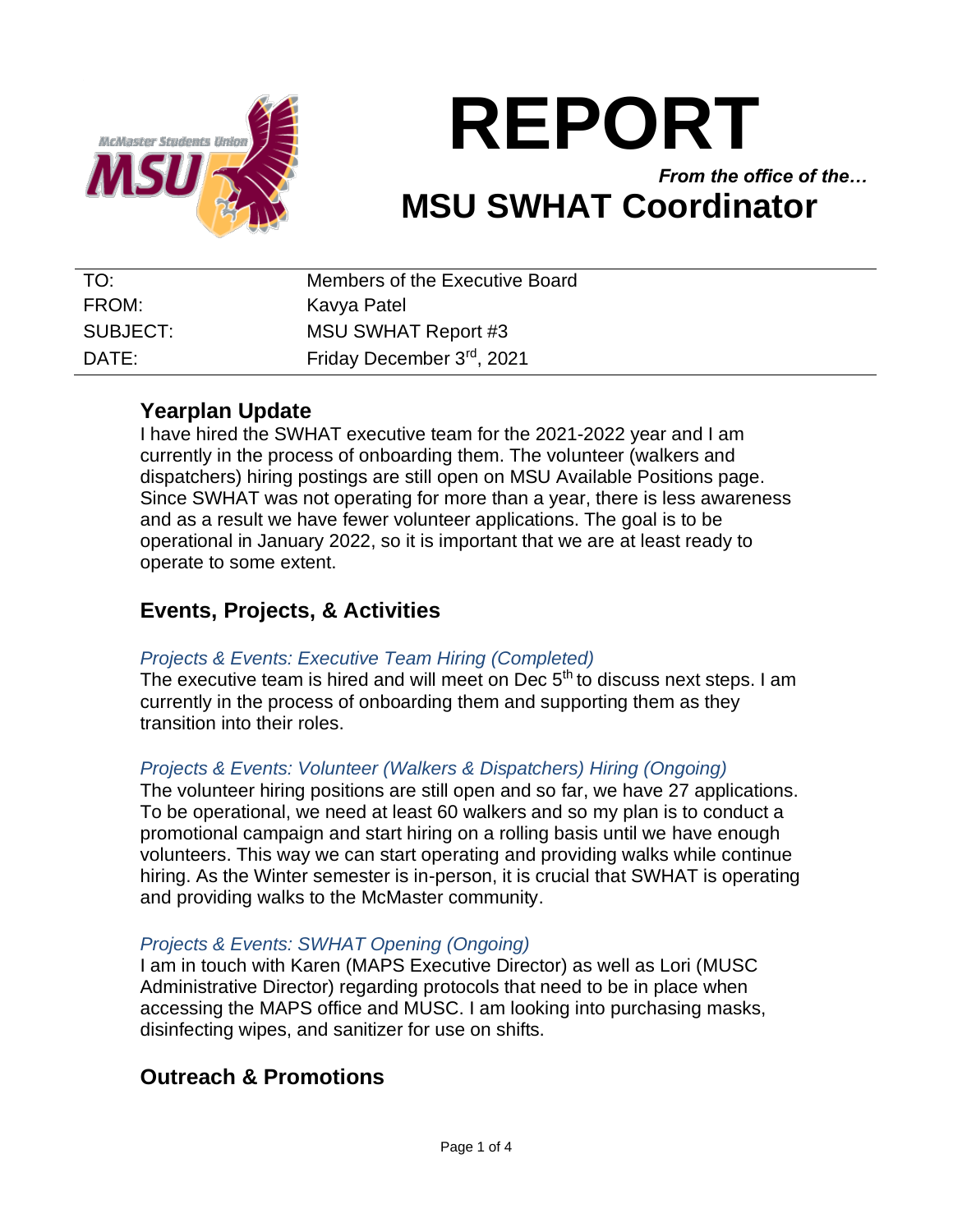#### *Summary*

Since the last EB report, I have promoted Walker and Dispatcher Hiring. Posts were made on Instagram, Facebook, and Twitter.

## *Promotional Materials*

Promotional materials for executive and volunteer hiring were created by MSU Underground and shared on our social media platforms.



*Social Media Engagement since the Previous Report* Instagram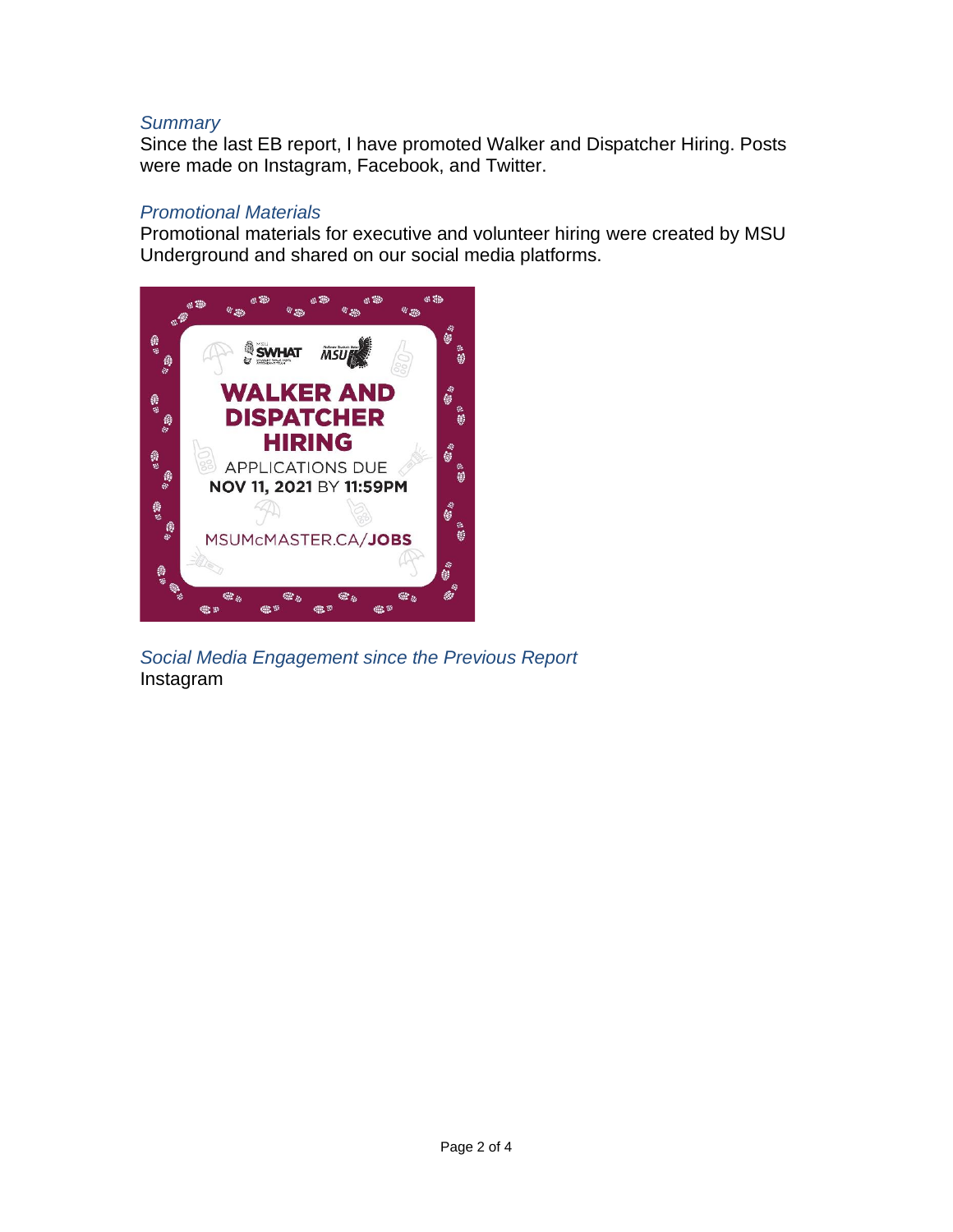

#### Facebook

| $20:17 - 7$       | …⊪ ≑ ■ Discovery ⑦         |                       |                                                      |                                                           |
|-------------------|----------------------------|-----------------------|------------------------------------------------------|-----------------------------------------------------------|
|                   | Page Insights              |                       | 1,565<br>Page Reach                                  | 41<br>Page Views<br>$\blacktriangleright$ 12 last 28 days |
| Nov 4 - Dec 1     |                            | Last 28 days          | $\triangle$ 590 last 28 days                         |                                                           |
| <b>Post Reach</b> | Post<br><b>Engagements</b> | <b>New Page Likes</b> | Audience                                             |                                                           |
| 1,565<br>$-61%$   | 56<br>$7\%$                | ▲--                   | 2,387<br><b>Total Page Likes</b><br>▲ 1 last 28 days |                                                           |

# **Finances**

### *Budget Summary*

As of now, I have spent \$125.00 for Volunteer Hiring Graphics.

| \$125.00 |
|----------|
| \$125.00 |
| \$875.00 |
|          |